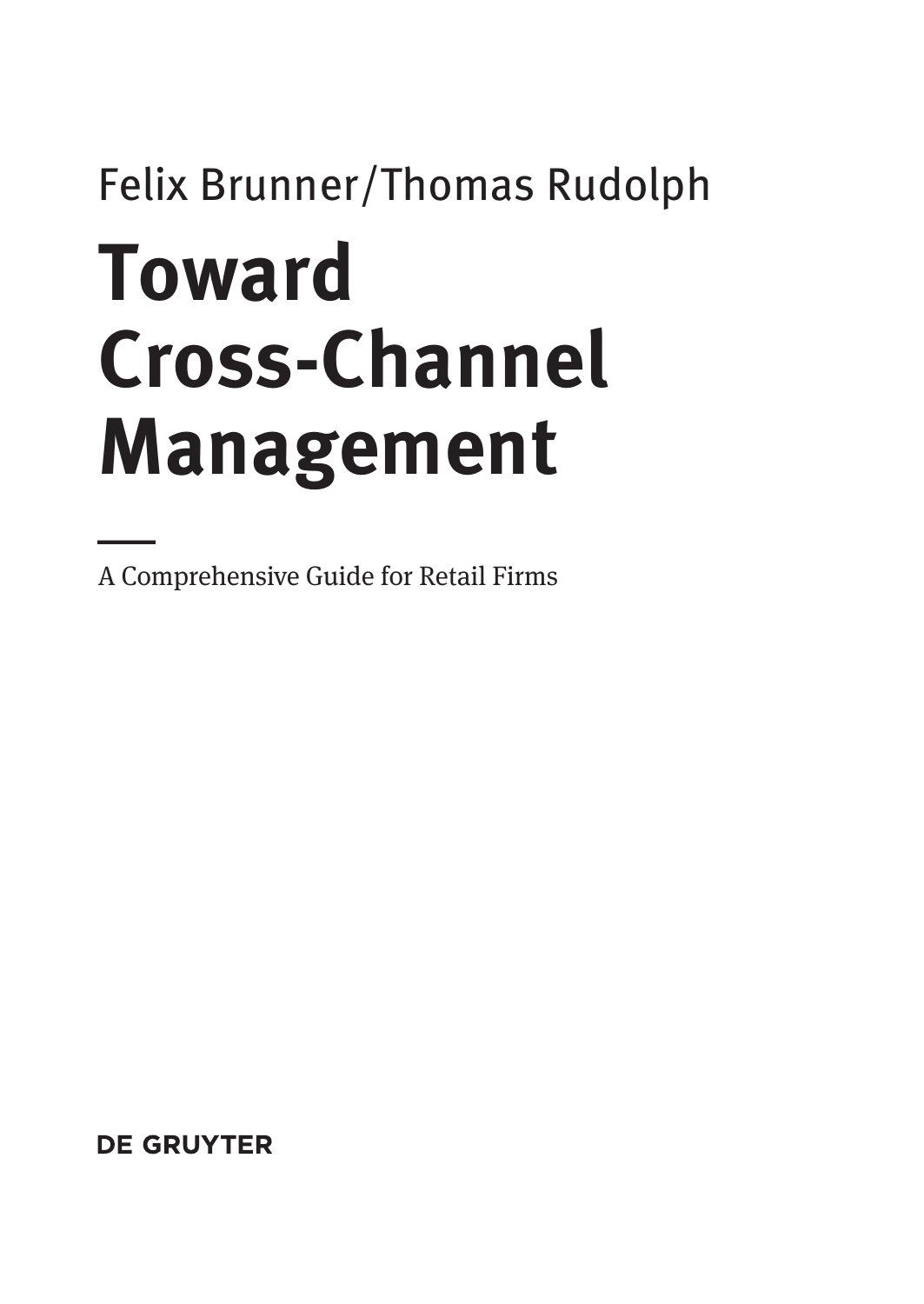ISBN 978-3-11-041698-5 e-ISBN (PDF) 978-3-11-041716-6 e-ISBN (EPUB) 978-3-11-041722-7

#### **Library of Congress Cataloging-in-Publication Data**

A CIP catalog record for this book has been applied for at the Library of Congress.

#### **Bibliographic information published by the Deutsche Nationalbibliothek**

The Deutsche Nationalbibliothek lists this publication in the Deutsche Nationalbibliografie; detailed bibliographic data are available on the Internet at http://dnb.dnb.de.

© 2015 Walter de Gruyter GmbH, Berlin/Munich/Boston Typesetting: PTP-Berlin, Protago TEX-Production GmbH, www.ptp-berlin.de Printing and binding: ■■ ♾Printed on acid-free paper Printed in Germany

www.degruyter.com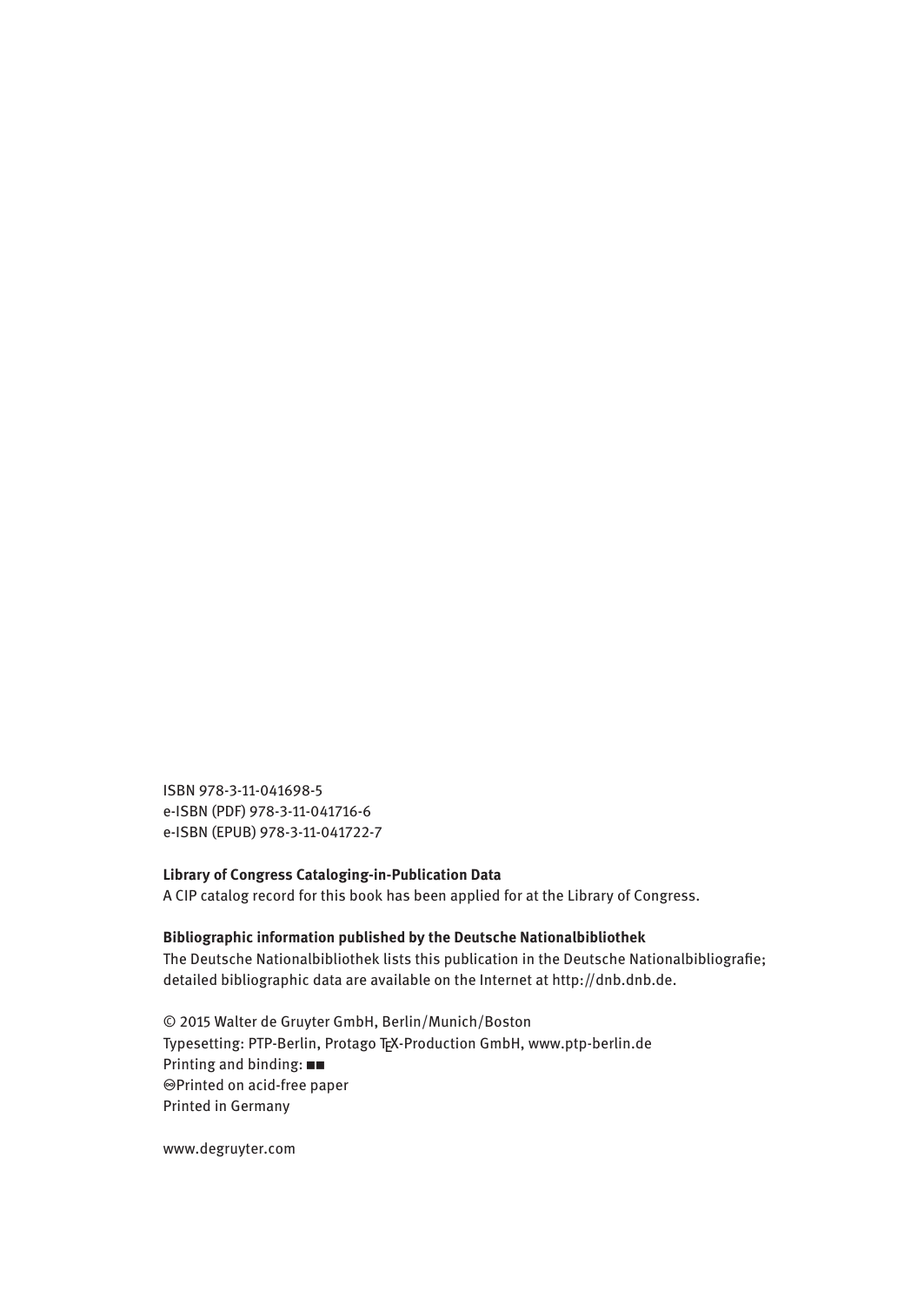## **Contents**

**List of Figures**|**vii**

List of Tables **-** viii

**Preface**|**xi**

```
Summary|xiii
```
#### 1 Introduction ––1

- 1.1 The Rise of Cross-Channel Shopping  $\longrightarrow$  1
- 1.2 The Era of Cross-Channel Management|**4**
- 1.3 The Managerial Perspective of Cross-Channel Management|**6**
- 1.4 Objectives of This Book **-- 7**
- 1.5 Recommendations Based on a Qualitative Research Design|**9**
- 1.6 Case Study Design  $\rightarrow$  9
- 1.7 Data Collection and Data Analysis **-10**
- 1.8 Nine Company Cases from Different Retail Industries|**11**

References|**14**

### **2 The Strategic Perspective**|**17**

- 2.1 The Four Strategic Modes of Channel Integration|**18**
- 2.1.1 The Multi-Channel Mode **-19**
- 2.1.2 The Cross-Media Mode<sup>1</sup> 20
- 2.1.3 The Cross-Distribution Mode<sup>-1</sup>21
- 2.1.4 The Cross-Channel Mode **-- 22**
- 2.2 Choosing the Right Path|**23**
- 2.2.1 Path I: "Attracting by Customer Inspiration" 23
- 2.2.2 Path II: "Delighting by Service Excellence" 26
- 2.2.3 Path III: "Sprinting Forward by Moving Simultaneously"|**29**
- 2.3 Competing for the Long Haul **49.32**
- References|**35**

## **3 The Planning Perspective**|**37**

- 3.1 Management Framework One: "The Cross-Channel Evaluator"|**37**
- 3.2 Management Framework Two: "The Cross-Channel Flywheel"|**41**
- 3.2.1 Stage 1: Identify Changes in Consumer Behavior|**43**
- 3.2.2 Stage 2: Review Business Strategy|**45**
- 3.2.3 Stage 3: Analyze Market and Competitive Settings|**46**
- 3.2.4 Stage 4: Choose the Right Strategic Development Path|**49**
- 3.2.5 Stage 5: Ensure Appropriate Front End Configuration|**50**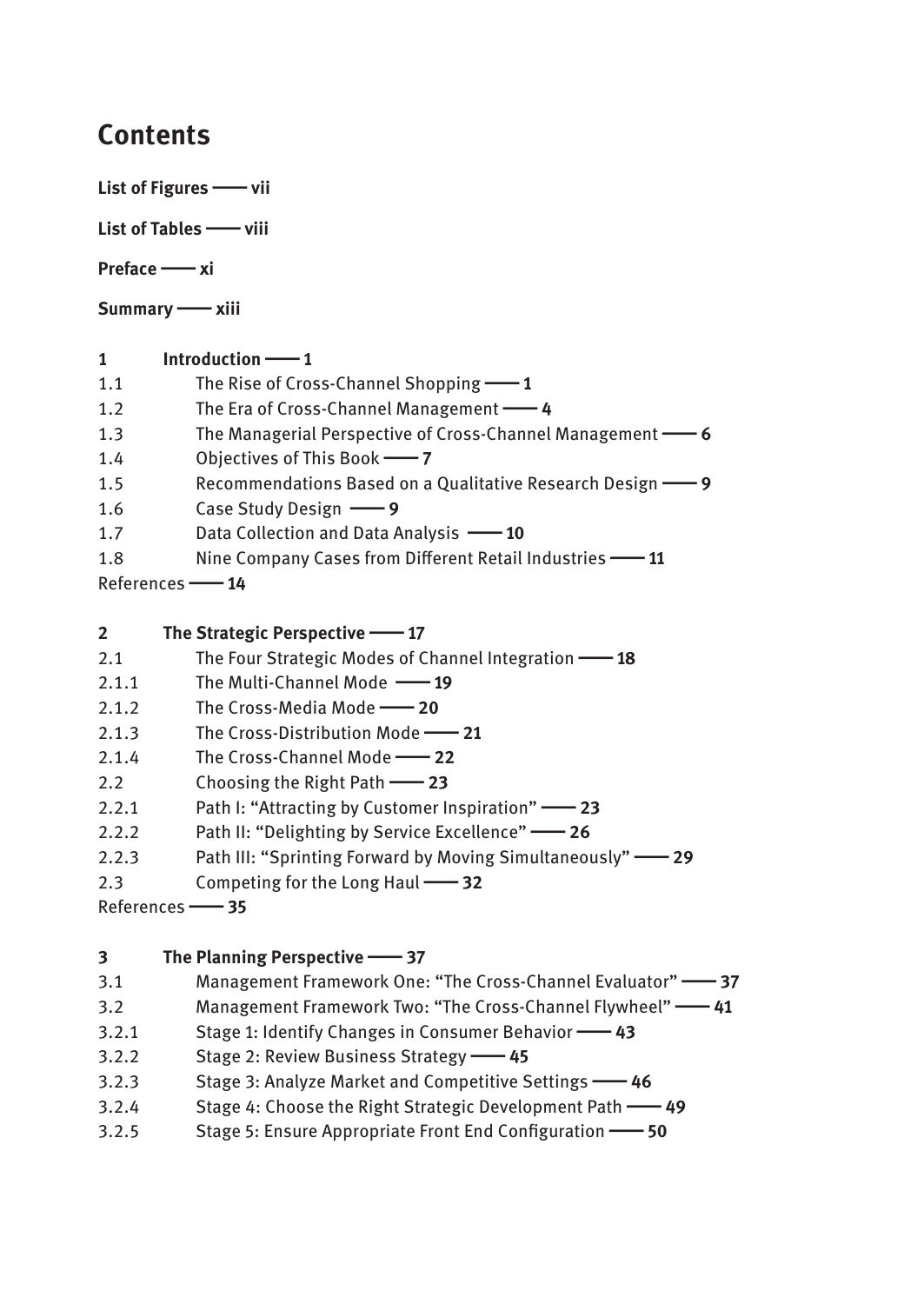**vi**  $\longrightarrow$  Contents

- 3.2.6 Stage 6: Ensure Appropriate Back End Configuration|**55**
- 3.2.7 Stage 7: Adapt Organizational Design Adequately|**57**
- 3.2.8 Stage 8: Empower Middle Managers|**59**
- 3.2.9 Stage 9: Establish Cross-Channel KPIs|**60**
- 3.2.10 Cross-Channel Culture|**63**
- 3.2.11 The Value of the Cross-Channel Flywheel|**64**

References|**65**

**4 Outlook**|**67**

**About the Authors**|**69**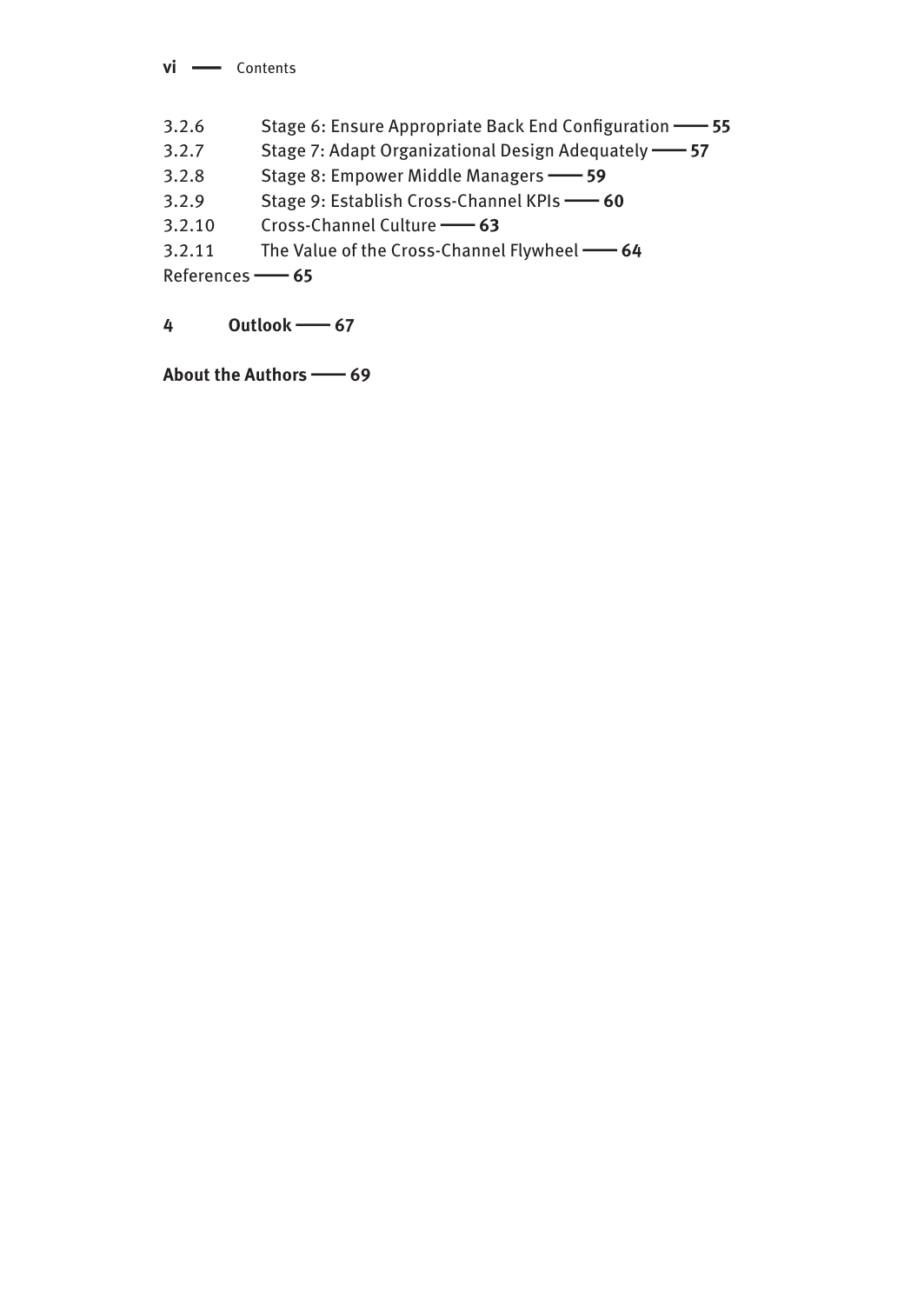# **List of Figures**

- Fig. 1.1 The Three Eras of Channel Management  **4**
- Fig. 1.2 The Two Distinctive Dimensions of Channel Integration|**5**
- Fig. 1.3 Key Questions of Managerial Importance in the Field of Cross-Channel Management **-- 7**
- Fig. 1.4 Objectives of this Book **-8**
- Fig. 1.5 Frame of Reference **--9**
- Fig. 1.6 Overview of Case Firms|**12**
- Fig. 2.1 Four Modes of Channel Integration|**19**
- Fig. 2.2 Path I: "Attracting by Customer Inspiration" 24
- Fig. 2.3 Path II: "Pleasing through Service Excellence"|**27**
- Fig. 2.4 Path III: "Sprinting Forward by Moving Simultaneously"|**30**
- Fig. 2.5 Evaluation Logic to Choose the Right Strategic Development Path **33**
- Fig. 3.1 The Cross-Channel Flywheel -- 41
- Fig. 3.2 The Consumer Decision Journey for Matterhorn|**44**
- Fig. 3.3 Relevant Market Drivers for Matterhorn|**48**
- Fig. 3.4 Overview of Matterhorn's Cross-Channel Initiatives|**50**
- Fig. 3.5 Matterhorn's Reasons for Pursuing the Chosen Development Path **-61**
- Fig. 3.6 Overview of Innovative Cross-Channel Services|**52**
- Fig. 3.7 Threats when Installing Cross-Channel Services|**53**
- Fig. 3.8 Overview of Matterhorn's Installed Cross-Channel Services|**54**
- Fig. 3.9 Three-Pillar Logic of Matterhorn's System Architecture|**56**
- Fig. 3.10 Comparison of System Architectures|**57**
- Fig. 3.11 Matterhorn's Initiated Adaptations of their Organization Design|**58**
- Fig. 3.12 Matterhorn's Approach to Empowering their Mid-Level Managers|**61**
- Fig. 3.13 The Cross-Channel Dashboard|**62**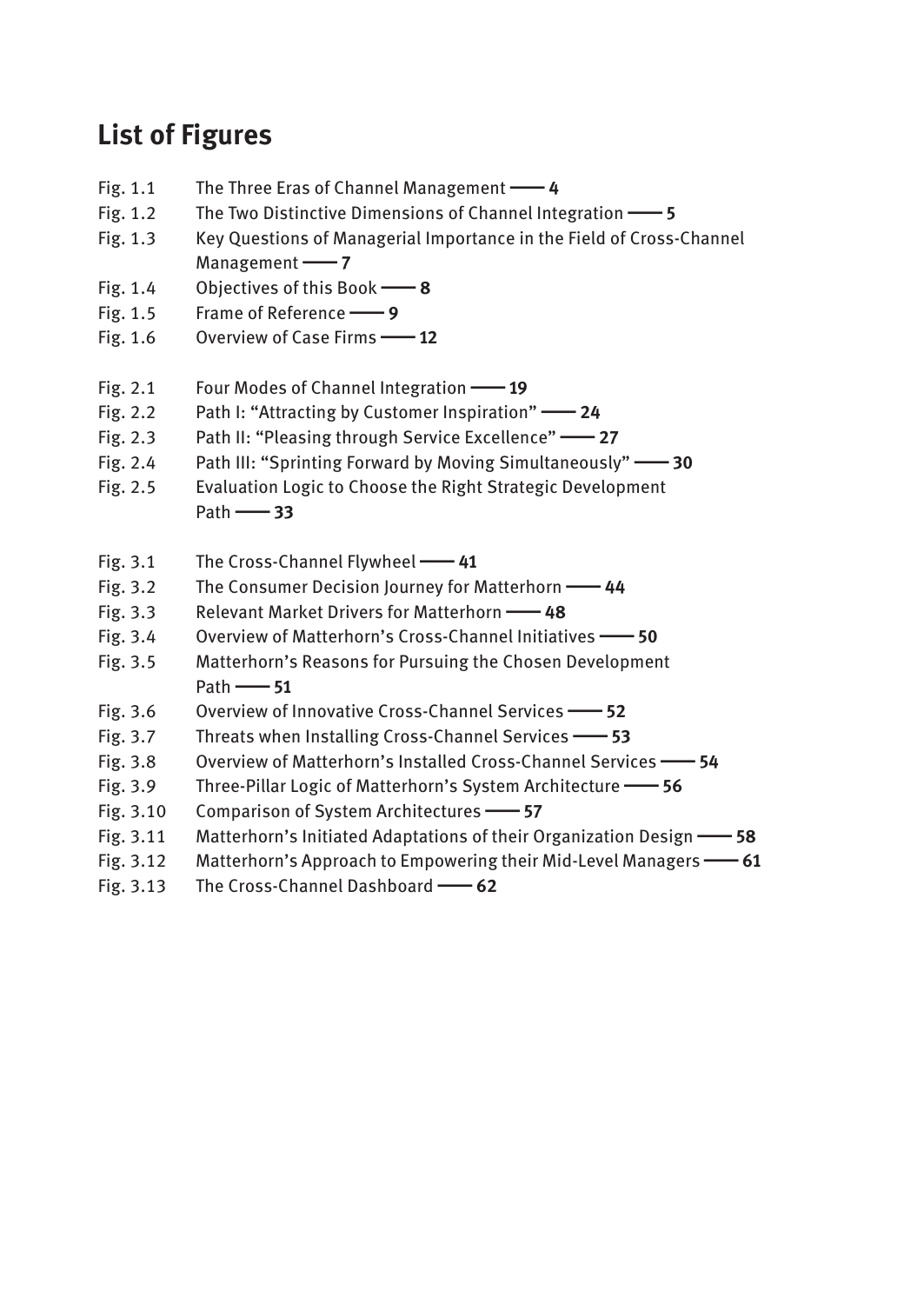# **List of Tables**

|                        | Table 1.1 Overview of Case Firms – 13                                                                                                                         |
|------------------------|---------------------------------------------------------------------------------------------------------------------------------------------------------------|
| Table 2.1              | Key Characteristics of Path I "Attracting by Customer<br>Inspiration" $\longrightarrow$ 25                                                                    |
| Table 2.2<br>Table 2.3 | Key Characteristics of Path II "Delighting by Service Excellence" -28<br>Key Characteristics of Path III: "Sprinting Forward by Moving<br>Simultaneously" -81 |
| Table 3.1              | The Cross-Channel Evaluator: Market Perspective - 38                                                                                                          |

Table 3.2 The Cross-Channel Evaluator: Company Perspective|**39**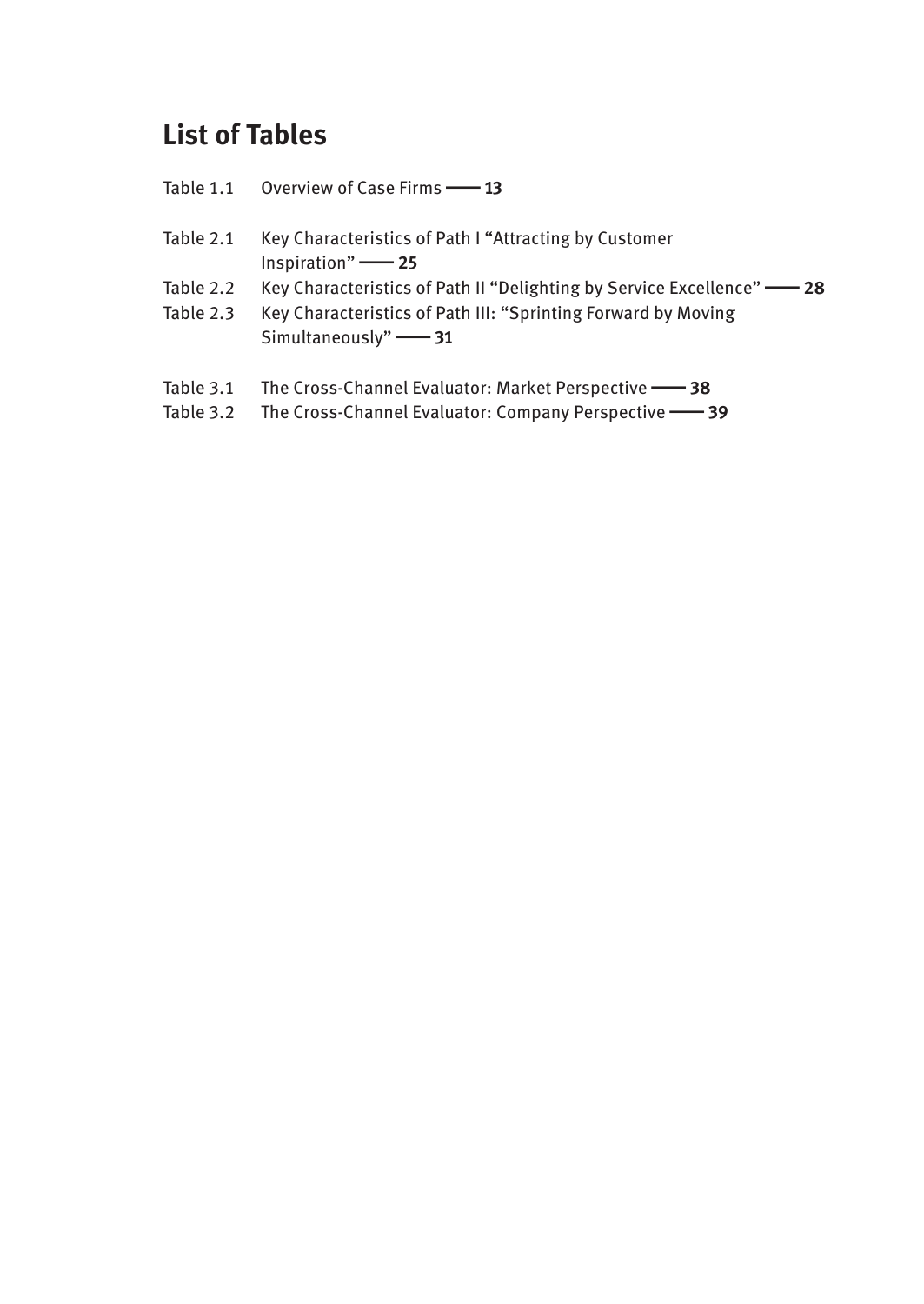To our families & friends

—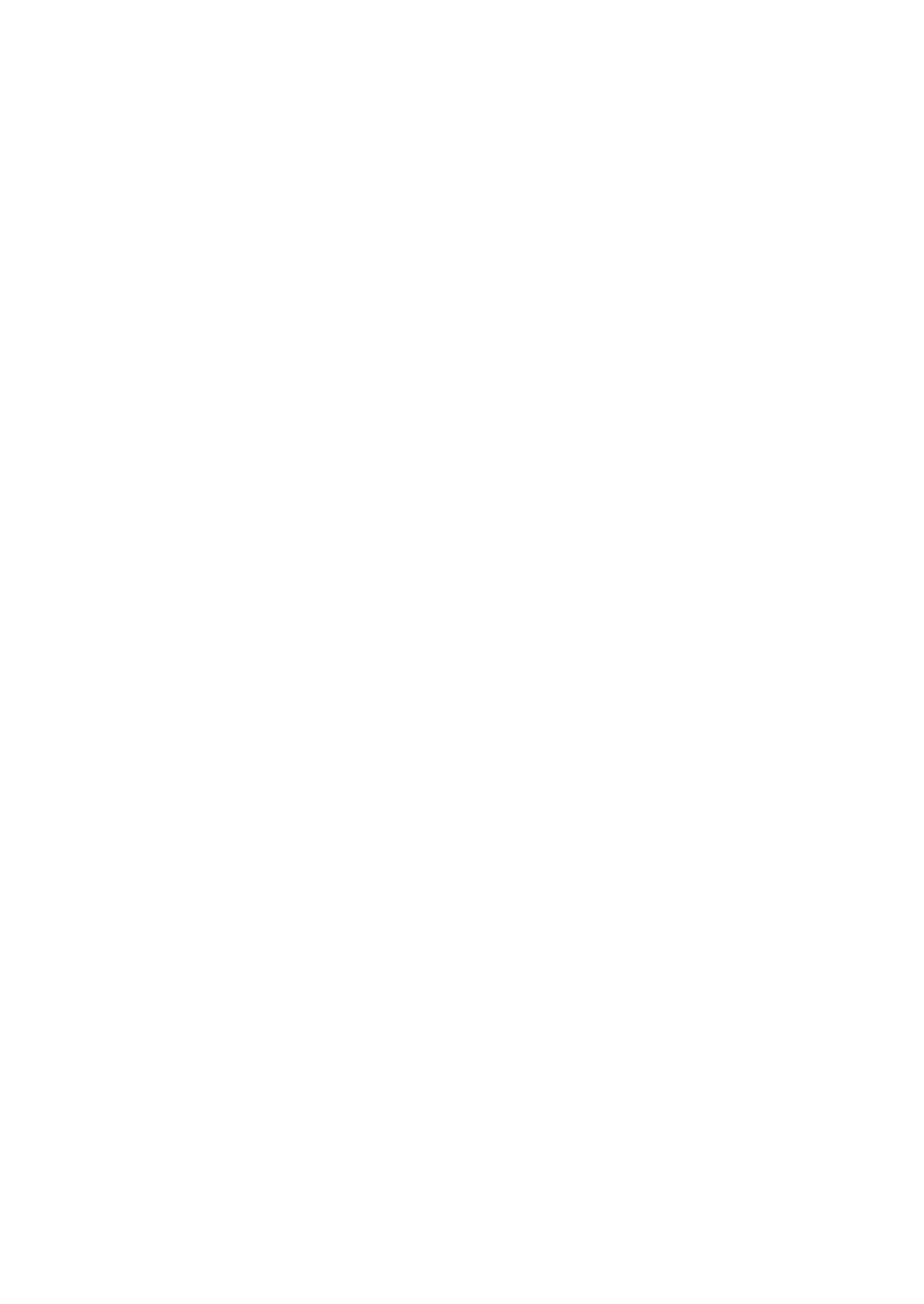## **Preface**

"It is not the ship so much as the skillful sailing that assures the prosperous vovage." *George William Curtis*

This book deals with the greatest challenge in retailing at present – the fundamental change in shopping behavior when consumers interchangeably use various online and offline channels – a phenomenon that is referred to as cross-channel shopping. Because digital devices such as smartphones and tablets enable consumers to ubiquitously access the Internet, and inspire them to switch between online and offline channels, cross-channel shopping is the reality that firms must face in many retail industries. Even though this change in consumer behavior offers great potential, specifically for multi-channel players to successfully fight back against online pure players, it also imposes significant risk. With the greater alignment of channels, the complexity of the overall business model increases, and may negatively affect the cost position of the firm. This book presents specific management tools and templates in order to analyze how multi-channel incumbents can manage the firm-wide transformation process to successfully cater to the demands of cross-channel shoppers – an approach we call cross-channel management.

The book is based on results from studies conducted over the past five years, for which we carried out intensive research on the topic of cross-channel management. These studies include, *first,* insights from the PhD project of Dr. Felix Brunner, involving 71 top and middle managers of nine multi-channel firms from different retail industries. *Second*, we use results from cross-channel shopping studies carried out in 2014 and 2011, as well as Internet usage studies from 2013 and 2011, all published by Professor Thomas Rudolph. All four studies were conducted by the Institute of Retail Management, and with a study population developed from a representative sample of consumers from Switzerland, Germany, and Austria. *Third*, we include ideas and conclusions raised during a cross-channel management seminar – a six-module course for top executives from the Executive School of the University of St.Gallen that involved twelve top managers from various retail firms.

This book targets top managers, who are looking for new insights on how to transform their firms in a move toward cross-channel management, and middle managers who are directly confronted with changes in consumer behavior, such as heads of e-commerce and marketing divisions, who seek advice on how to successfully integrate their online and offline channels. As well, the audience for this book includes a generalized group of managers who are interested in the topic as a way to better understand the business complexity behind the phenomenon of cross-channel retailing. The final group for whom our book is useful consists of both executive and nonexecutive students, from all levels, who want to learn how to tackle this disruptive change in consumer behavior from strategic and managerial points of view.